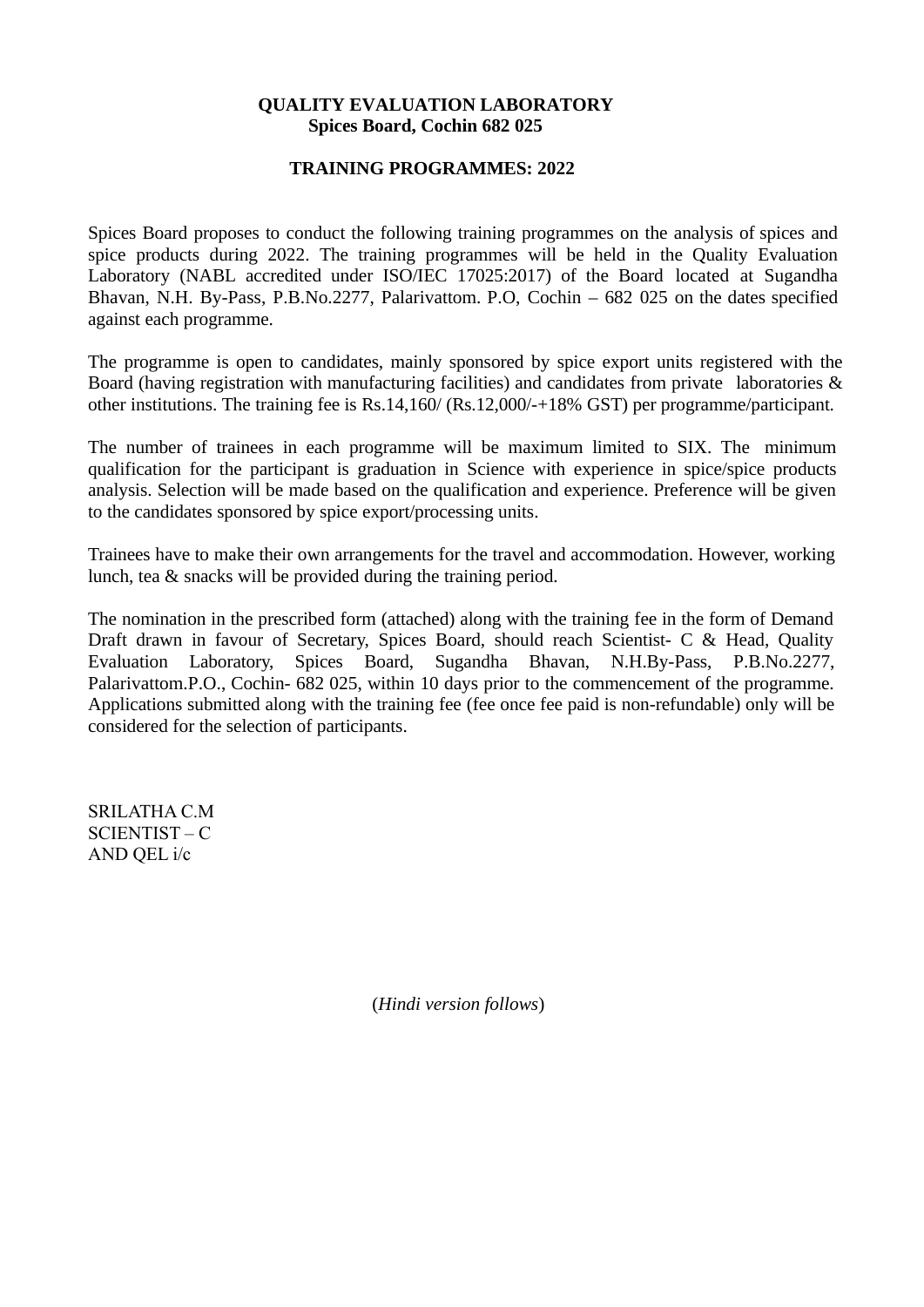### **QUALITY EVALUATION LABORATORY Spices Board, Cochin**

# **REGISTRATION FORM**

| $\mathbf{1}$                                                 | Training programme on Analysis of Mycotoxins and<br>illegal dyes in spices and spice products  |                      | 22 <sup>nd</sup> to 26 <sup>th</sup> August, 2022    |  |  |
|--------------------------------------------------------------|------------------------------------------------------------------------------------------------|----------------------|------------------------------------------------------|--|--|
| $\overline{2}$                                               | Training programme on Physical Chemical analysis<br>of Spices/Spice Products                   |                      | $29th$ August to $2nd$ September,<br>2022            |  |  |
| 3                                                            | Training programme on Microbiological Analysis of<br>Spices/Spice Products based on FDA BAM    |                      | 19 <sup>th</sup> to 23 <sup>rd</sup> September, 2022 |  |  |
| $\overline{4}$                                               | Training programme on GCMS/LCMS/MS analysis<br>of Pesticide Residues in Spice & Spice Products |                      | 26 <sup>th</sup> to 30 <sup>th</sup> September, 2022 |  |  |
|                                                              | Note: Please indicate the programme of choice with $\checkmark$ mark                           |                      |                                                      |  |  |
|                                                              |                                                                                                |                      |                                                      |  |  |
|                                                              | Name and Address of the<br>Unit/Institution:                                                   |                      |                                                      |  |  |
| Registration Number<br>with<br>Spices Board (If Applicable): |                                                                                                |                      |                                                      |  |  |
|                                                              |                                                                                                |                      |                                                      |  |  |
|                                                              |                                                                                                |                      |                                                      |  |  |
| Details of the Participant                                   |                                                                                                |                      |                                                      |  |  |
|                                                              |                                                                                                |                      |                                                      |  |  |
|                                                              |                                                                                                |                      |                                                      |  |  |
|                                                              |                                                                                                |                      |                                                      |  |  |
|                                                              |                                                                                                |                      |                                                      |  |  |
| Details of DD enclosed                                       |                                                                                                |                      |                                                      |  |  |
|                                                              | D.D. No.                                                                                       | Name of Drawee Bank: | Date:                                                |  |  |
|                                                              |                                                                                                |                      |                                                      |  |  |

**...................................................................................................................................................................** Separate registration form should be used for each programme per participant. The duly filled-in registration form along with the training fee of Rs.14,160/- in the form of DD drawn in favour of Secretary, Spices Board, should reach the following address atleast 10 days before the commencement of each programme.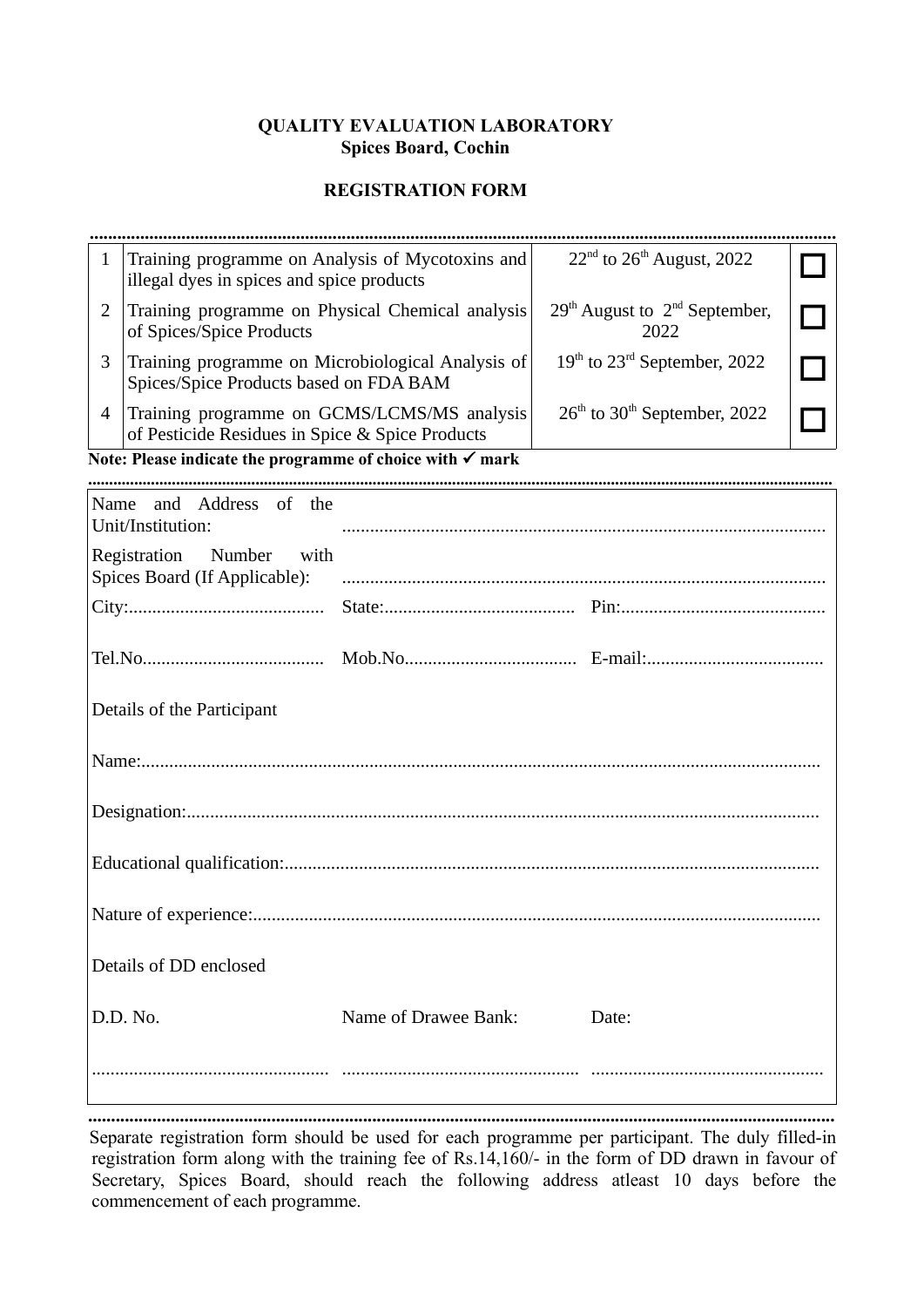Scientist-C & QEL i/c Quality Evaluation Laboratory Spices Board Palarivattom P.O. Cochin – 682 025 Phone No: 0484 -2333610-16 e-mail: qel.sb-ker@gov.in e-mail: srilatha.cm@nic.in

## **Course content ANALYSIS OF MYCOTOXINS AND ILLEGAL DYES IN SPICES AND SPICE PRODUCTS**

|       | Opening session                                                                                                      |
|-------|----------------------------------------------------------------------------------------------------------------------|
|       | Briefing on training material/general laboratory practices                                                           |
| Day 1 | Introduction to Quality systems and laboratory safety                                                                |
|       | General introdution to Mycotoxins and illegal dyes                                                                   |
|       | Sample preparation, extraction for aflatoxin analysis, Clean<br>up,<br>concentration and HPLC analysis of Aflatoxins |
|       | Setting up of Aflatoxin in HPLC                                                                                      |
| Day 2 | Introduction to HPLC                                                                                                 |
|       | Aflatoxin data processing and calculations                                                                           |
|       | Extraction of Ochratoxin A                                                                                           |
|       | Clean up and setting up of Ochratoxin A in HPLC                                                                      |
| Day 3 | Theory and basics of HPLC                                                                                            |
|       | Illegal dyes extraction, Setting up of illegal dyes in HPLC                                                          |
|       | Data procesing and calculation for illegal dyes analysis by HPLC                                                     |
|       | Basics of LCMS/MS and Theory                                                                                         |
| Day 4 | Setting up of Illegal dyes in LCMS/MS                                                                                |
|       | <b>HPLC</b> Trouble shooting                                                                                         |
|       | Data Processing and Calculation for illegal dyes analysis LCMS/MS                                                    |
|       | Completion of Chromatograms and calculations                                                                         |
| Day 5 | General discussions                                                                                                  |
|       | Visit to other laboratories                                                                                          |
|       | Concluding session                                                                                                   |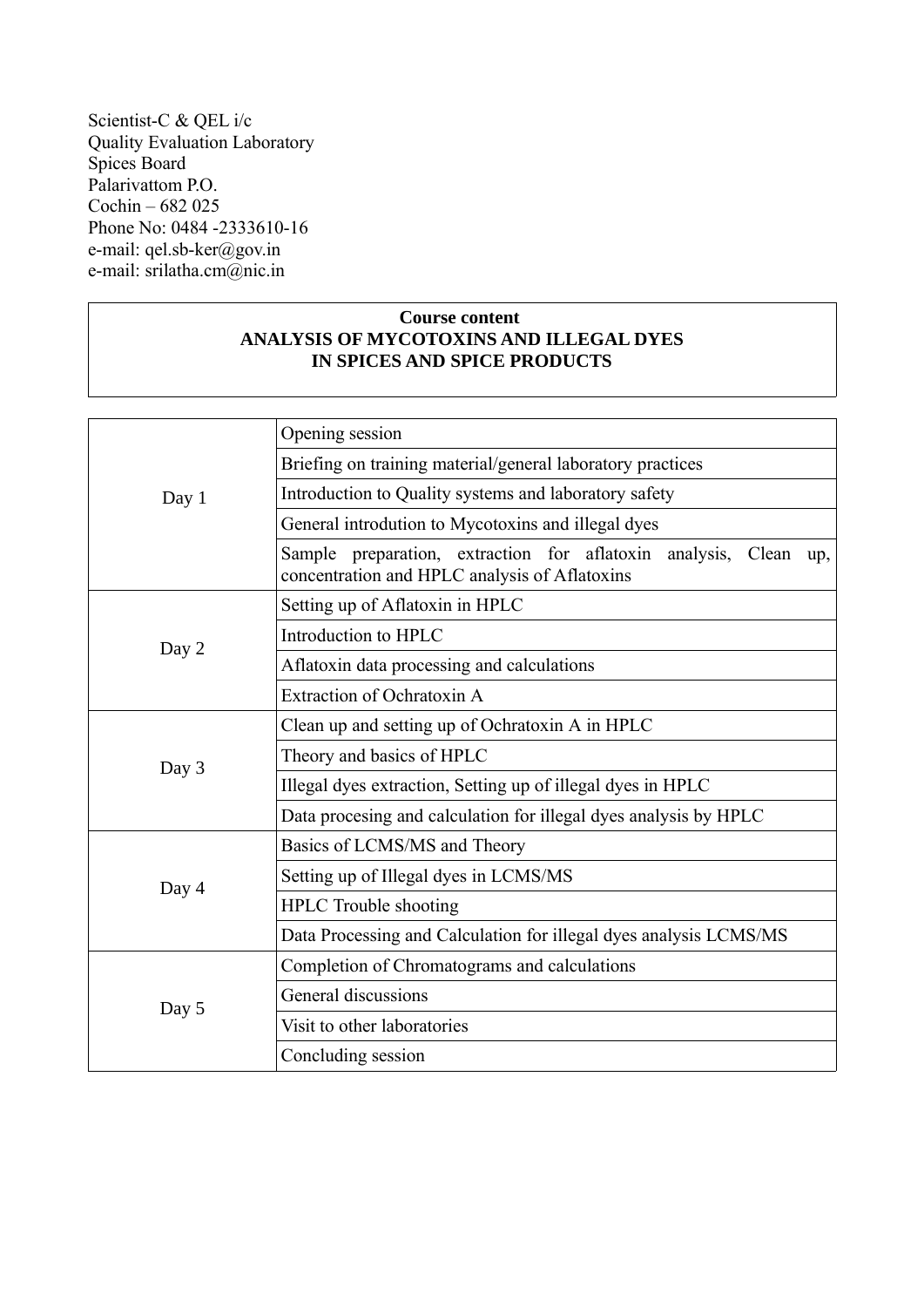# **Course content PHYSICAL CHEMICAL ANALYSIS OF SPICES/SPICE PRODUCTS**

|       | Opening session                                                                                   |
|-------|---------------------------------------------------------------------------------------------------|
| Day 1 | Briefing of ISO systems general laboratory practices and safety aspects                           |
|       | Briefing and demonstration of sample preparation                                                  |
|       | Demonstration on ASTA cleanliness parameters.                                                     |
|       | Practical session on ASTA cleanliness parameters                                                  |
| Day 2 | Demonstration and practical training on Moisture and volatile oil analysis<br>of selected spices. |
|       | Demonstration and practical training on Total ash and starch analysis                             |
|       | Demonstration and practical training on Capsaicin analysis.                                       |
| Day 3 | Demonstration and practical training on Sulphur dioxide analysis                                  |
|       | Demonstration and practical training on acid insoluble ash analysis                               |
|       | Practical training on HPLC Capsaicin quantification.                                              |
| Day 4 | Demonstration and practical training on Piperine analysis.                                        |
|       | Demonstration and practical training on colour value analysis.                                    |
|       | Demonstration and practical training on Curcumin analysis.                                        |
|       | Demonstration and practical training on colour value analysis-continues                           |
| Day 5 | Demonstration and practical training on water activity analysis.                                  |
|       | Visit to other laboratories.                                                                      |
|       | Concluding session                                                                                |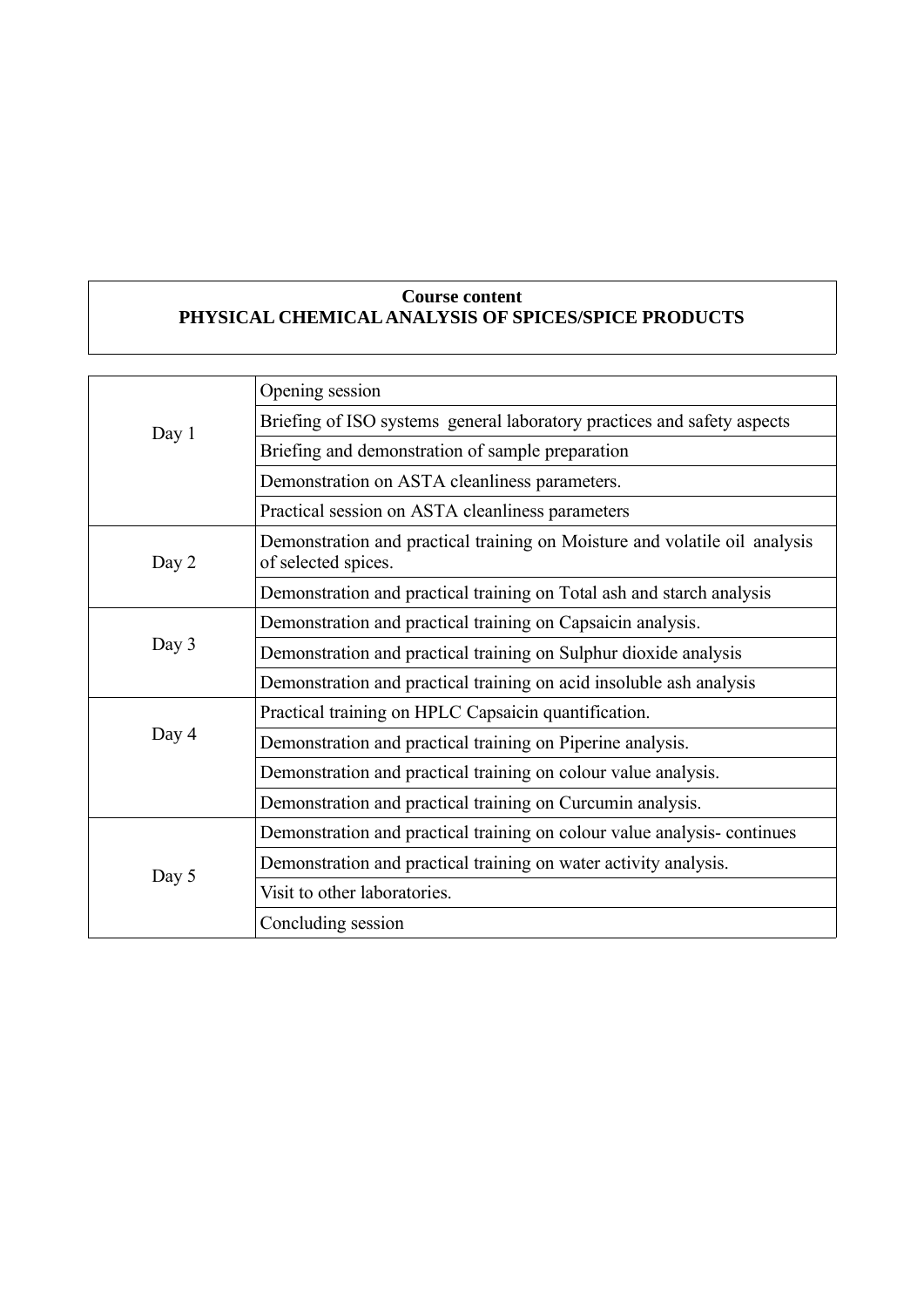## **Course content MICROBIOLOGICAL ANALYSIS OF SPICES/SPICE PRODUCTS BASED ON FDA BAM/AOAC**

|       | Briefing on Quality Systems and Microbiological Analysis of Spices/Spice<br>products                                  |
|-------|-----------------------------------------------------------------------------------------------------------------------|
| Day 1 | Salmonella analysis using VIDAS SLM method, US FDA BAM Method<br>and GDS Method - Practical and demonstration (Day 1) |
|       | Salmonella analysis (VIDAS SLM method) Contd. (Day 2)                                                                 |
| Day 2 | <i>Salmonella</i> analysis (GDS Method) Contd. (Day 2)                                                                |
|       | Salmonella analysis (US FDA BAM Method) Contd. (Day 2)                                                                |
|       | Salmonella analysis (VIDAS SLM method) Contd. (Day 3)                                                                 |
| Day 3 | Salmonella analysis (US FDA BAM Method) Contd. (Day 3)                                                                |
| Day 4 | Salmonella analysis (VIDAS SLM method – confirmation of positive<br>samples using MALDI-TOF) Contd. (Day 4)           |
|       | Salmonella analysis (US FDA BAM Method) Contd. (Day 4)                                                                |
|       | Salmonella analysis (US FDA BAM Method) Contd. (Day 5)                                                                |
| Day 5 | Result and discussion on the analysis conducted                                                                       |
|       | Lab tour and closing session                                                                                          |